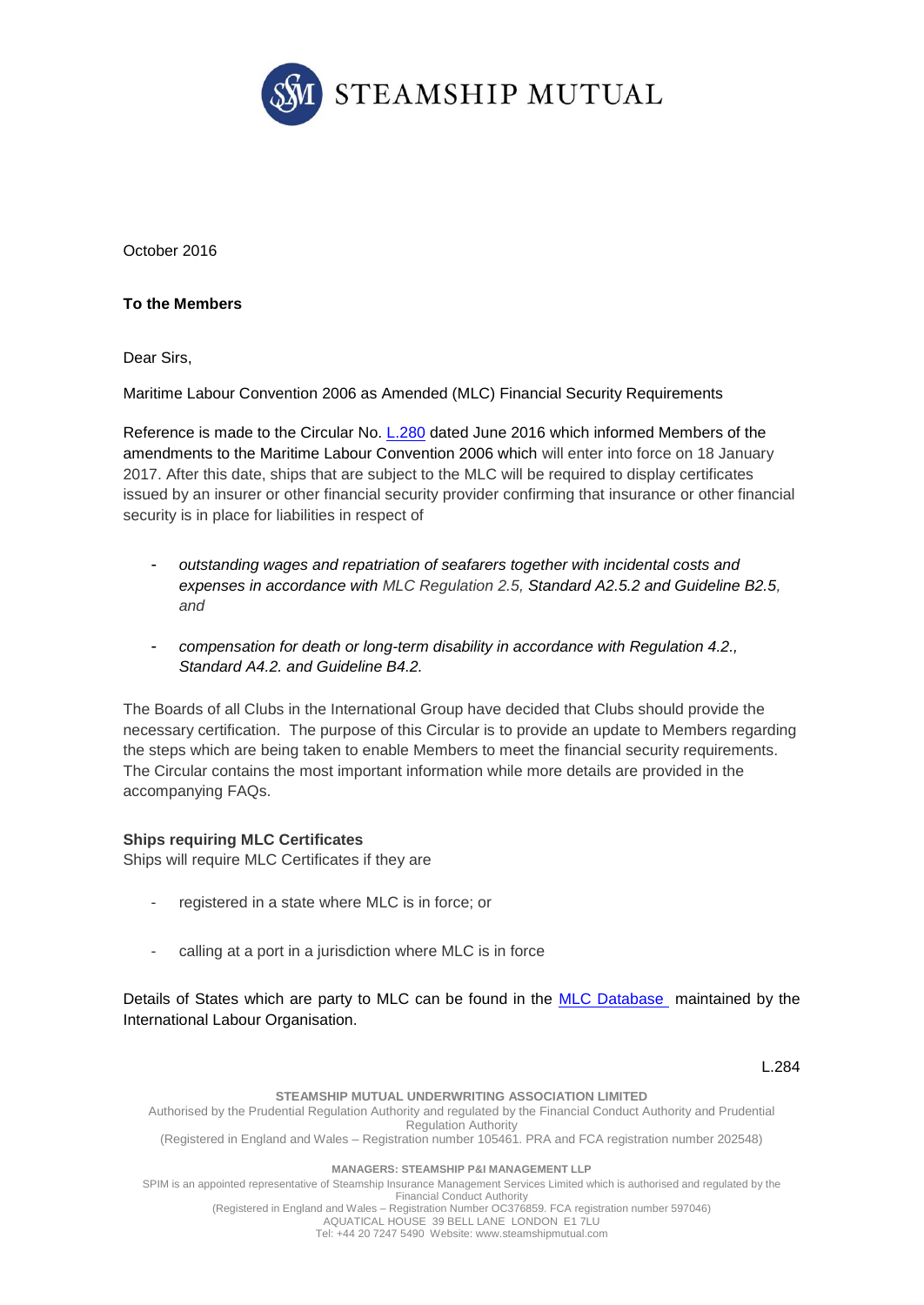MLC Certificates are not required by ships registered in States which are not party to MLC and which will not call at States which are party to MLC.

More information about the categories of ships to which MLC applies can be found on the Club's website and FAQs on MLC.

#### **Process**

All Clubs in the international Group will shortly provide information to Members about the process for obtaining Certificates. The Certificates will be sent to Members by their Clubs in PDF format based upon the wordings in Annexes 1 and 2. Members must then print the Certificates and ensure that they are posted in a conspicuous place on board where they are available to seafarers no later than 18 January 2017.

Once the Certificates are issued, they will be recorded on the ship search facility on Club websites.

The Certificates are provided by the Club and there is no need to apply for State issued Certificates. However, some States may require shipowners on their register to supply copies of the Certificates for their records.

Those Members who intend to renew with their existing Club may be able to obtain Certificates which are valid up to 20 February 2018.

#### **Insurance**

Some of the liabilities arising under the Certificates will fall within the scope of standard P&I cover for crew. For example, Club Rules will normally cover compensation for death or long term disability. Similarly, repatriation costs and wages following a shipwreck form part of standard cover. However other liabilities fall outside the scope of P&I cover, in particular repatriation costs and wages arising from the abandonment provisions set out in Standard 2.5.2 of the MLC, as amended.

Clubs are able to provide Certificates on the basis set out in the MLC Extension Clause which appears in Annex 3. This provides that the Club will pay claims advanced by seafarers which fall within the scope of the Regulations and Standards specified in the Certificates. The Clause also provides that if such payments fall outside the scope of standard cover, Members will be obliged to reimburse the Club.

**STEAMSHIP MUTUAL UNDERWRITING ASSOCIATION LIMITED**

Authorised by the Prudential Regulation Authority and regulated by the Financial Conduct Authority and Prudential Regulation Authority

(Registered in England and Wales – Registration number 105461. PRA and FCA registration number 202548)

**MANAGERS: STEAMSHIP P&I MANAGEMENT LLP**

SPIM is an appointed representative of Steamship Insurance Management Services Limited which is authorised and regulated by the Financial Conduct Authority

> (Registered in England and Wales – Registration Number OC376859. FCA registration number 597046) AQUATICAL HOUSE 39 BELL LANE LONDON E1 7LU Tel: +44 20 7247 5490 Website: [www.steamshipmutual.com](http://www.steamshipmutual.com/)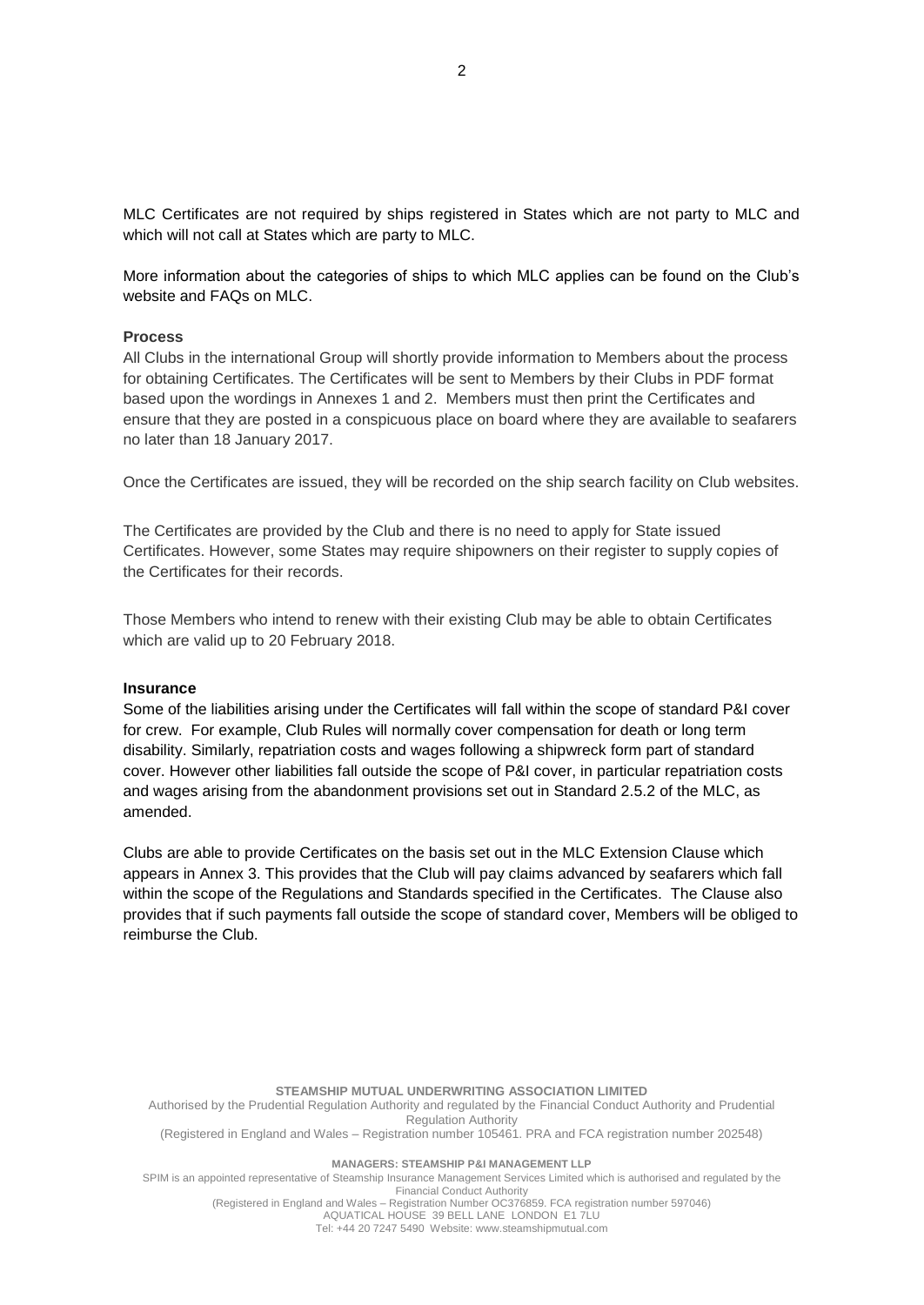#### **Reinsurance**

Claims which fall outside the scope of P&I cover will also fall outside of the scope of the International Group's pooling and reinsurance arrangements. The Group has arranged additional reinsurance cover for liabilities arising under the MLC Extension Clause and falling outside the scope of cover. The reinsurance placement is at an advanced stage and will be at a level which is sufficient for all Members, with the possible exception of a small number of fleets with exceptionally high crew numbers.

#### **General**

The MLC financial security requirements raise many challenges for shipowners, insurers, Flag States and Port States. Although there is some resemblance to the compulsory insurance system under IMO Conventions, there are considerable differences. For example, MLC does not stipulate a prescribed wording for the security. In addition, individual States have a degree of flexibility as to how they implement and enforce MLC from both a Flag State and a Port State perspective. At the time of writing 79 States have ratified the Convention. The International Group has been instrumental in establishing an informal Correspondence Group of 18 States who have been consulted and given the opportunity to comment on the proposed steps taken by the International Group. The aim has been to provide a system for security which meets with the requirements of MLC and is accepted in all States where MLC is in force. Further updates will be provided in due course.

All International Group Clubs have issued a similar Circular.

Yours faithfully,

#### STEAMSHIP MUTUAL UNDERWRITING ASSOCIATION LIMITED

**STEAMSHIP MUTUAL UNDERWRITING ASSOCIATION LIMITED** Authorised by the Prudential Regulation Authority and regulated by the Financial Conduct Authority and Prudential Regulation Authority (Registered in England and Wales – Registration number 105461. PRA and FCA registration number 202548)

**MANAGERS: STEAMSHIP P&I MANAGEMENT LLP**

SPIM is an appointed representative of Steamship Insurance Management Services Limited which is authorised and regulated by the Financial Conduct Authority

(Registered in England and Wales – Registration Number OC376859. FCA registration number 597046) AQUATICAL HOUSE 39 BELL LANE LONDON E1 7LU Tel: +44 20 7247 5490 Website: [www.steamshipmutual.com](http://www.steamshipmutual.com/)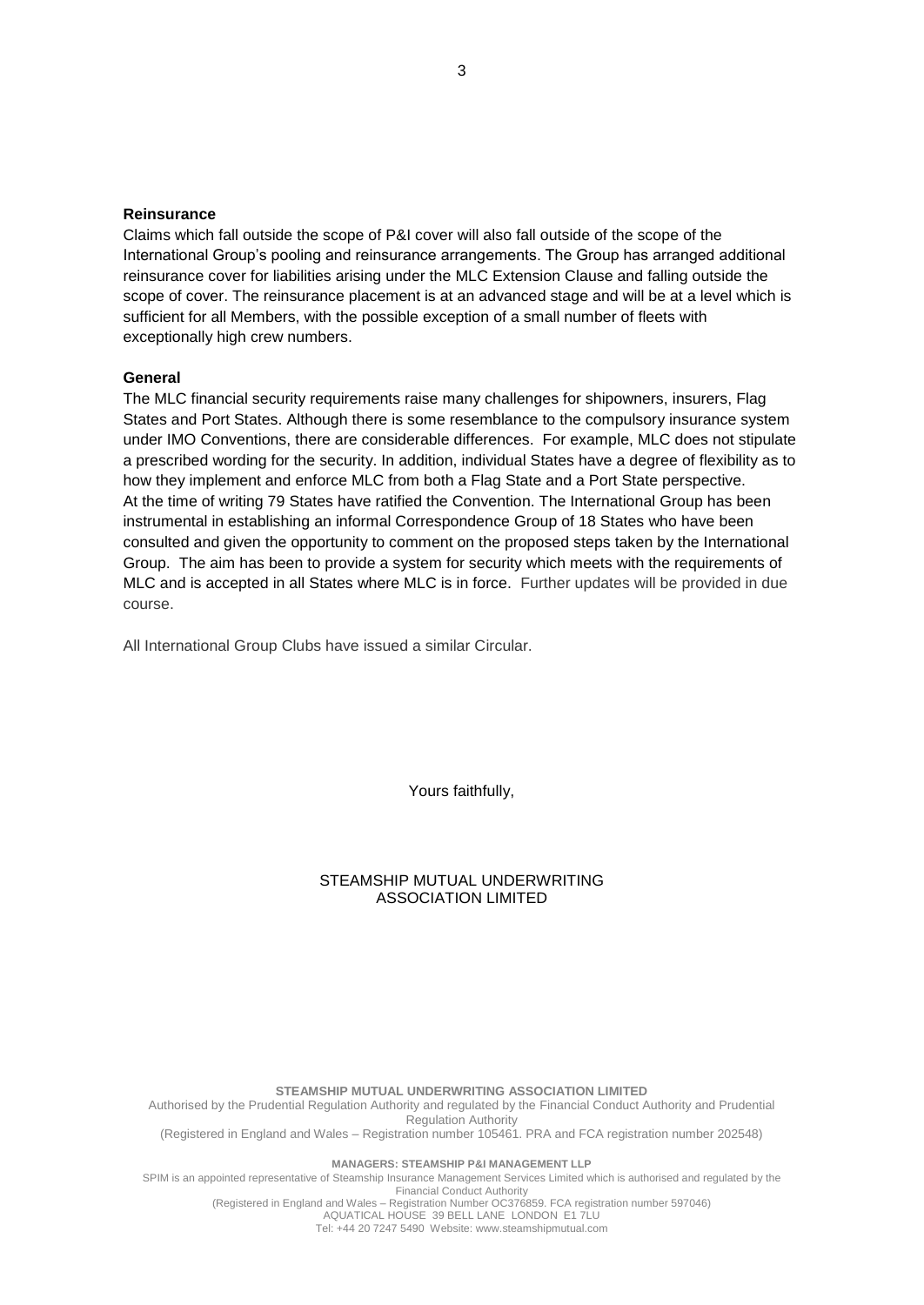#### **Annex 1**

#### **CERTIFICATE OF INSURANCE OR OTHER FINANCIAL SECURITY IN RESPECT OF SHIPOWNERS' LIABILITY AS REQUIRED UNDER REGULATION 4.2 STANDARD A4.2 PARAGRAPH 1 (b) OF THE MARITIME LABOUR CONVENTION 2006 AS AMENDED**

Name of Ship:

Port of Registry:

Call sign:

IMO number of the ship:

Name, full address and website of the provider of insurance or other financial security:

Contact details of the persons or entity responsible for handling seafarers' request for relief:

Name of the shipowner on whose behalf financial security has been provided:

Period of validity of the financial security: to to

THIS IS TO CERTIFY that there is in force a policy of insurance or other financial security in respect of the above-named ship while in the above ownership which meets the financial security requirements of Standard A4.2 paragraph 1(b) of the Maritime Labour Convention 2006 as Amended, where it is in force and applicable

Provided always that the insurer or provider of financial security may cancel this Certificate in accordance with Standard A4.2.12 by giving at least 30 days' written notice to the competent authority of the flag state whereupon the liability of the insurer hereunder shall cease as from the date of expiry of the said period of notice but only as regards events arising thereafter.

The policy of insurance is subject to certain conditions and limitations details of which can be found on the provider's website under "Maritime Labour Convention Extension Clause 2016".

This certificate has been issued for and on behalf of the above-named provider of insurance or other financial security.

Date:

Authorised Signatory

By

#### [Managers of the above Association]

#### **STEAMSHIP MUTUAL UNDERWRITING ASSOCIATION LIMITED**

Authorised by the Prudential Regulation Authority and regulated by the Financial Conduct Authority and Prudential Regulation Authority

(Registered in England and Wales – Registration number 105461. PRA and FCA registration number 202548)

**MANAGERS: STEAMSHIP P&I MANAGEMENT LLP**

SPIM is an appointed representative of Steamship Insurance Management Services Limited which is authorised and regulated by the Financial Conduct Authority

(Registered in England and Wales – Registration Number OC376859. FCA registration number 597046) AQUATICAL HOUSE 39 BELL LANE LONDON E1 7LU

Tel: +44 20 7247 5490 Website: [www.steamshipmutual.com](http://www.steamshipmutual.com/)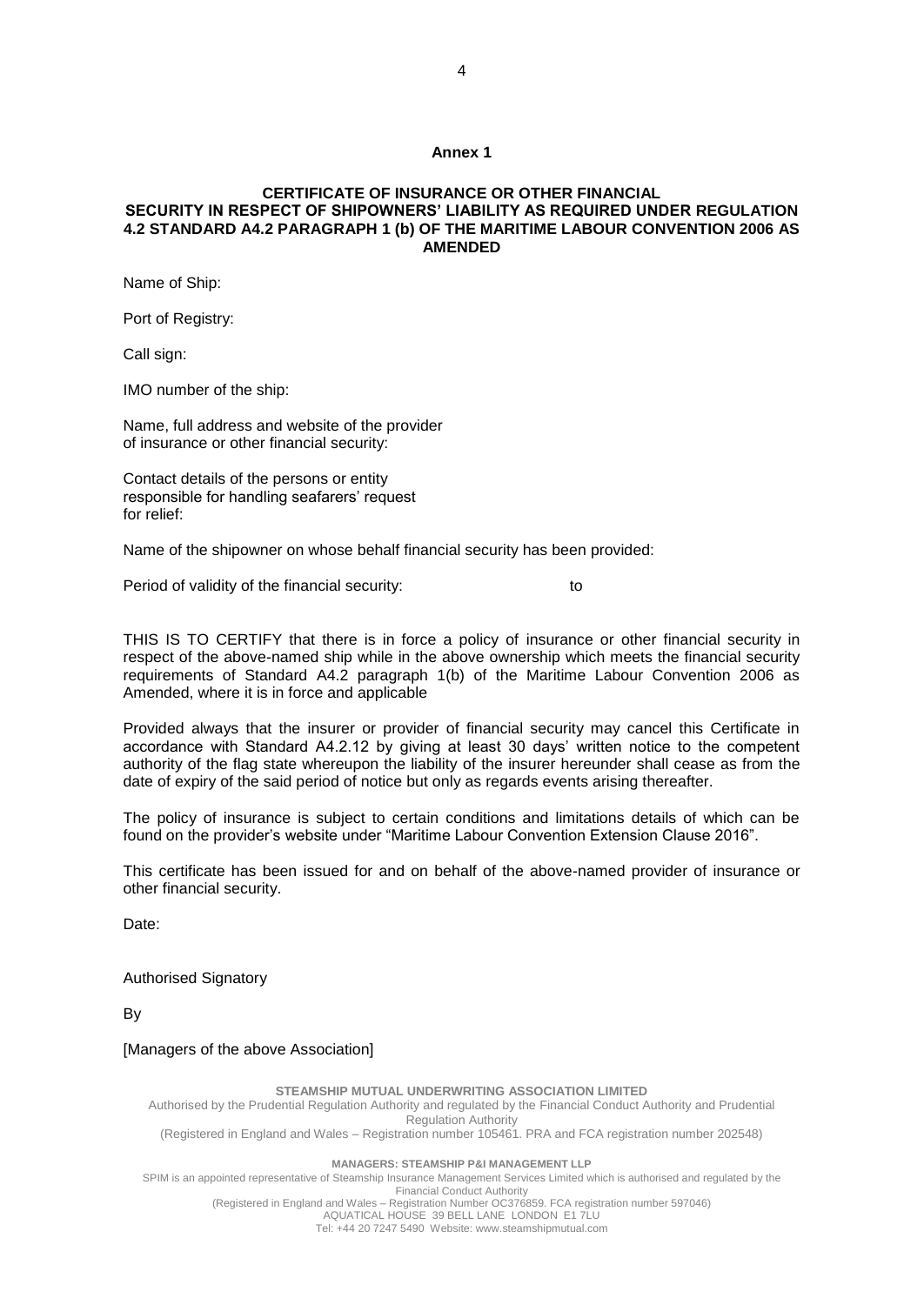#### **Annex 2**

#### **CERTIFICATE OF INSURANCE OR OTHER FINANCIAL SECURITY IN RESPECT OF SEAFARER REPATRIATION COSTS AND LIABILITIES AS REQUIRED UNDER REGULATION 2.5.2, STANDARD A2.5.2 OF THE MARITIME LABOUR CONVENTION 2006, AS AMENDED**

Name of Ship:

Port of Registry:

Call sign:

IMO number of the ship:

Name, full address and website of the provider of insurance or other financial security:

Contact details of the persons or entity responsible for handling seafarers' request for relief:

Name of the shipowner on whose behalf financial security has been provided:

Period of validity of the financial security: to to

THIS IS TO CERTIFY that there is in force a policy of insurance or other financial security in respect of the above-named ship while in the above ownership which meets the financial security requirements of Regulation 2.5 paragraph 2 of the Maritime Labour Convention 2006 as Amended, where it is in force and applicable.

Provided always that the insurer or provider of financial security may cancel this Certificate in accordance with Standard A2.5.2.11 by giving at least 30 days' written notice to the competent authority of the flag State whereupon the liability of the insurer hereunder shall cease as from the date of expiry of the said period of notice but only as regards events arising thereafter.

The policy of insurance is subject to certain conditions and limitations details of which can be found on the provider's website under "Maritime Labour Convention Extension Clause 2016".

This certificate has been issued for and on behalf of the above-named provider of insurance or other financial security.

Date:

Authorised Signatory

By

#### [Managers of the above Association]

**STEAMSHIP MUTUAL UNDERWRITING ASSOCIATION LIMITED** Authorised by the Prudential Regulation Authority and regulated by the Financial Conduct Authority and Prudential Regulation Authority (Registered in England and Wales – Registration number 105461. PRA and FCA registration number 202548)

**MANAGERS: STEAMSHIP P&I MANAGEMENT LLP**

SPIM is an appointed representative of Steamship Insurance Management Services Limited which is authorised and regulated by the Financial Conduct Authority

(Registered in England and Wales – Registration Number OC376859. FCA registration number 597046) AQUATICAL HOUSE 39 BELL LANE LONDON E1 7LU

Tel: +44 20 7247 5490 Website: [www.steamshipmutual.com](http://www.steamshipmutual.com/)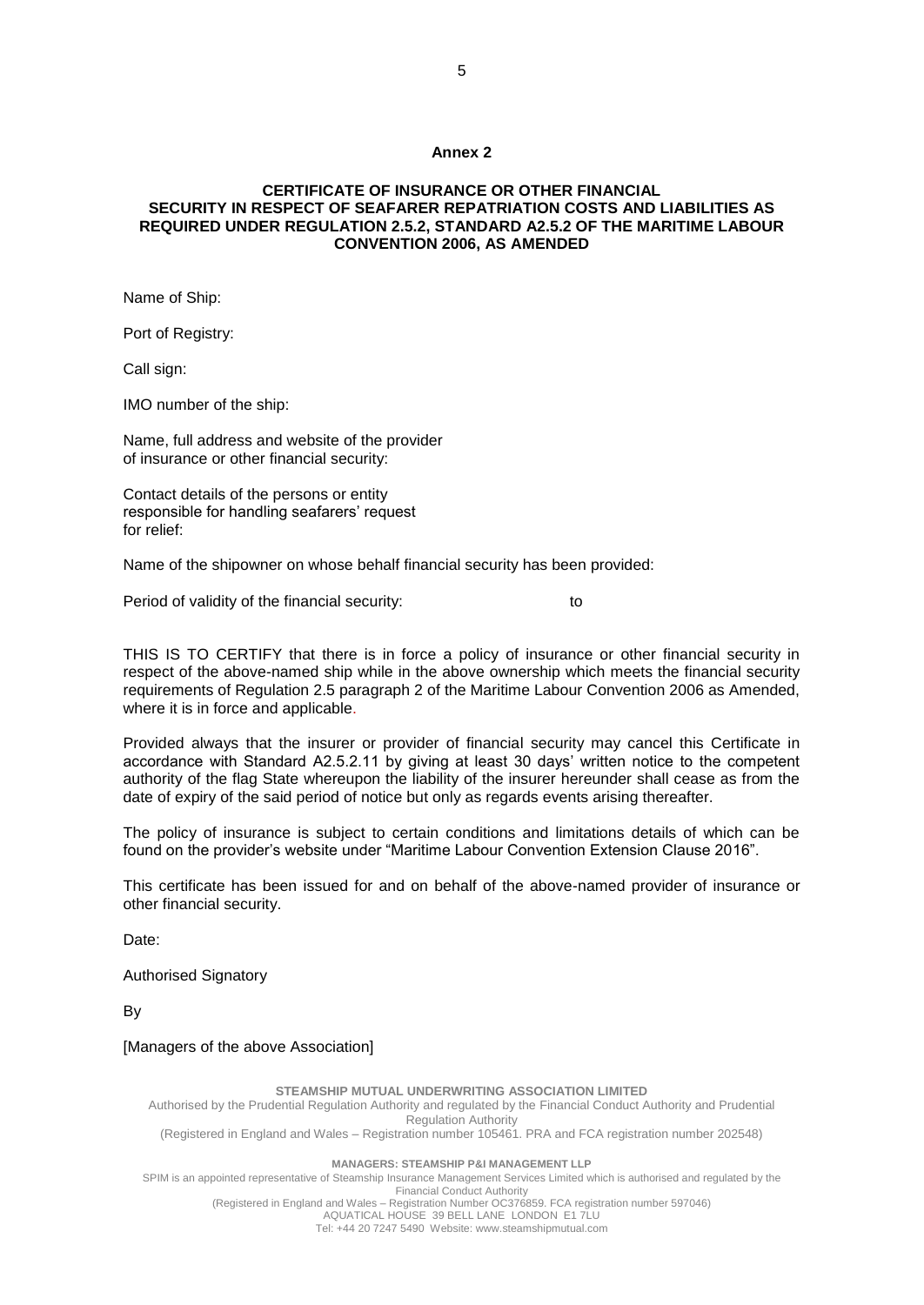#### **Annex 3**

#### **MARITIME LABOUR CONVENTION EXTENSION CLAUSE 2016**

- 1. Subject only to the other provisions of this MLC Extension ("the Extension"), the Association shall discharge and pay on the Member's behalf under the 2006 Maritime Labour Convention as amended (MLC 2006) or domestic legislation by a State Party implementing MLC 2006:
	- (a) *Liabilities in respect of outstanding wages and repatriation of a seafarer together with costs and expenses incidental thereto in accordance with Regulation 2.5, Standard A2.5 and Guideline B2.5; and*
	- (b) *Liabilities in respect of compensating a seafarer for death or long-term disability in accordance with Regulation 4.2, Standard A4.2 and Guideline B4.2.*
- 2. The Member shall reimburse the Association in full:

(a) any claim paid under paragraph 1(a) save to the extent that such claim is in respect of liabilities, costs or expenses recoverable under Rule [ ] [*repatriation rule*]; and

(b) any claim paid under paragraph 1(b) save to the extent that such claim is in respect of liabilities, costs or expenses recoverable under Rule [ ] [*crew claim rule*].

- 3. There shall be no payment under paragraph 1(a) or paragraph 1(b) if and to the extent that the liability, cost or expense is recoverable under any social security scheme or fund, separate insurance or any other similar arrangement.
- 4. The Association shall not discharge or pay any liabilities, costs or expenses under paragraph 1(a) or paragraph 1(b), irrespective of whether a contributory cause of the same being incurred was any neglect on the part of the Member or the Member's servants or agents, where such liabilities, costs or expenses were directly or indirectly caused by or contributed to by or arise from:
	- (a) *Any chemical, biological, bio-chemical or electromagnetic weapon*

(Registered in England and Wales – Registration Number OC376859. FCA registration number 597046) AQUATICAL HOUSE 39 BELL LANE LONDON E1 7LU Tel: +44 20 7247 5490 Website: [www.steamshipmutual.com](http://www.steamshipmutual.com/)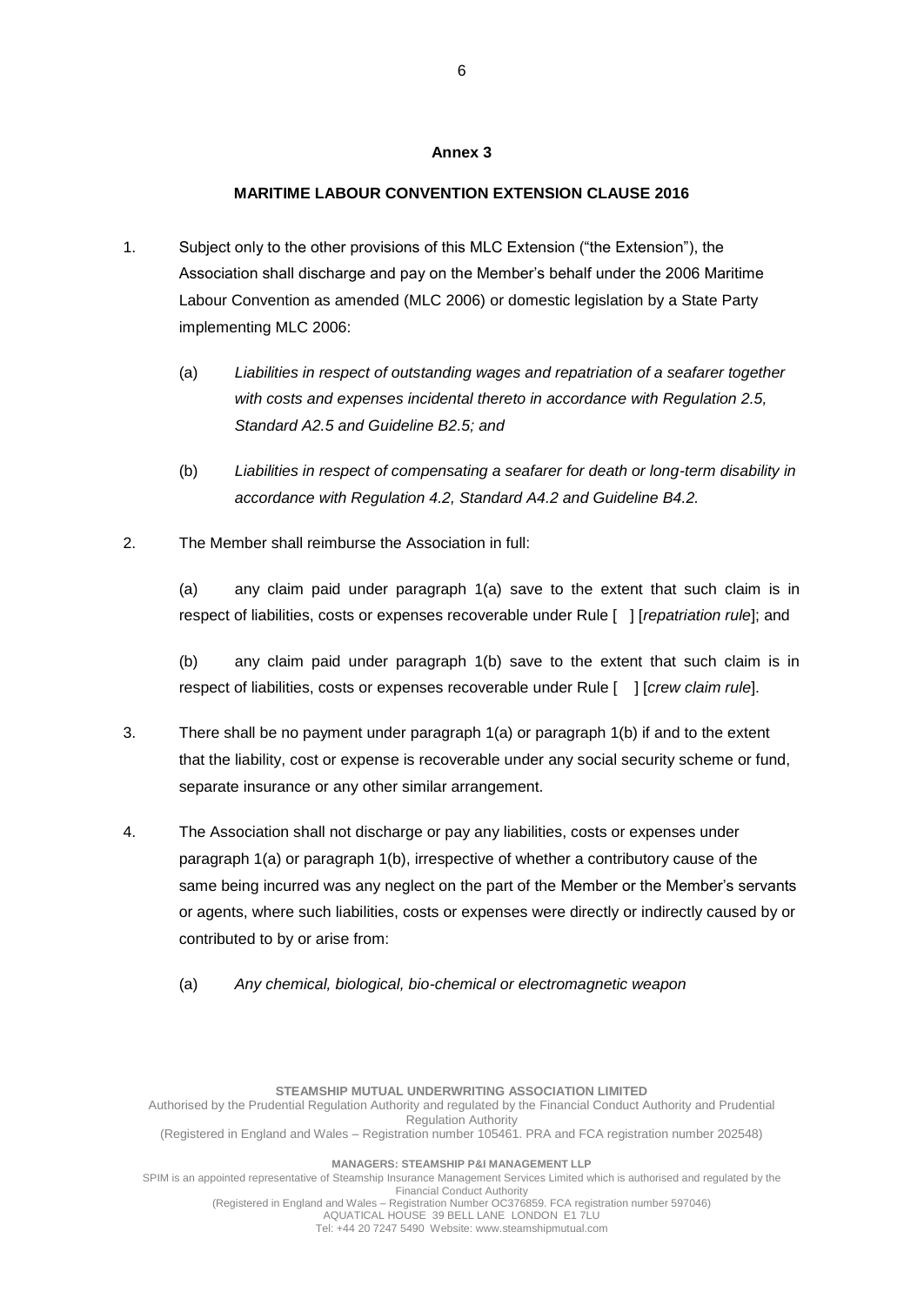- (b) *The use or operation, as a means for inflicting harm, of any computer, computer system, computer software programme, computer virus or process or any other electronic system.*
- 5.
- (a) *The Extension may be cancelled in respect of War Risks by the Association on 30 days' notice to the Member (such cancellation becoming effective on the expiry of 30 days from midnight of the day on which notice of cancellation is issued).*
- (b) *Whether or not such notice of cancellation has been given the Extension hereunder shall terminate automatically in respect of the War Risks:*
	- (i) Upon the outbreak of war (whether there be a declaration of war or not) between any of the following:

United Kingdom, United States of America, France, the Russian Federation, the People's Republic of China;

- (ii) In respect of any ship, in connection with which cover is granted hereunder, in the event of such ship being requisitioned either for title or use.
- (c) *The Extension excludes loss, damage, liability or expense arising from:*
	- (i) The outbreak of war (whether there be a declaration of war or not) between any of the following: the UK, the USA, France, The Russian Federation, the People's Republic of China;
	- (ii) Requisition for title or use.
- 6. The Extension shall be subject to Rules [sanctions] and [RACE].
- 7. Without prejudice to paragraph 5, cover under the Extension shall cease 30 days after notice of termination in accordance with either Regulation 2.5, Standard A2.5.2.11 or Regulation 4.2, Standard A4.2.12.
- 8. Any dispute arising out of or in connection with the Extension shall be resolved in accordance with Rule [Adjudication/arbitration].

AQUATICAL HOUSE 39 BELL LANE LONDON E1 7LU Tel: +44 20 7247 5490 Website: [www.steamshipmutual.com](http://www.steamshipmutual.com/)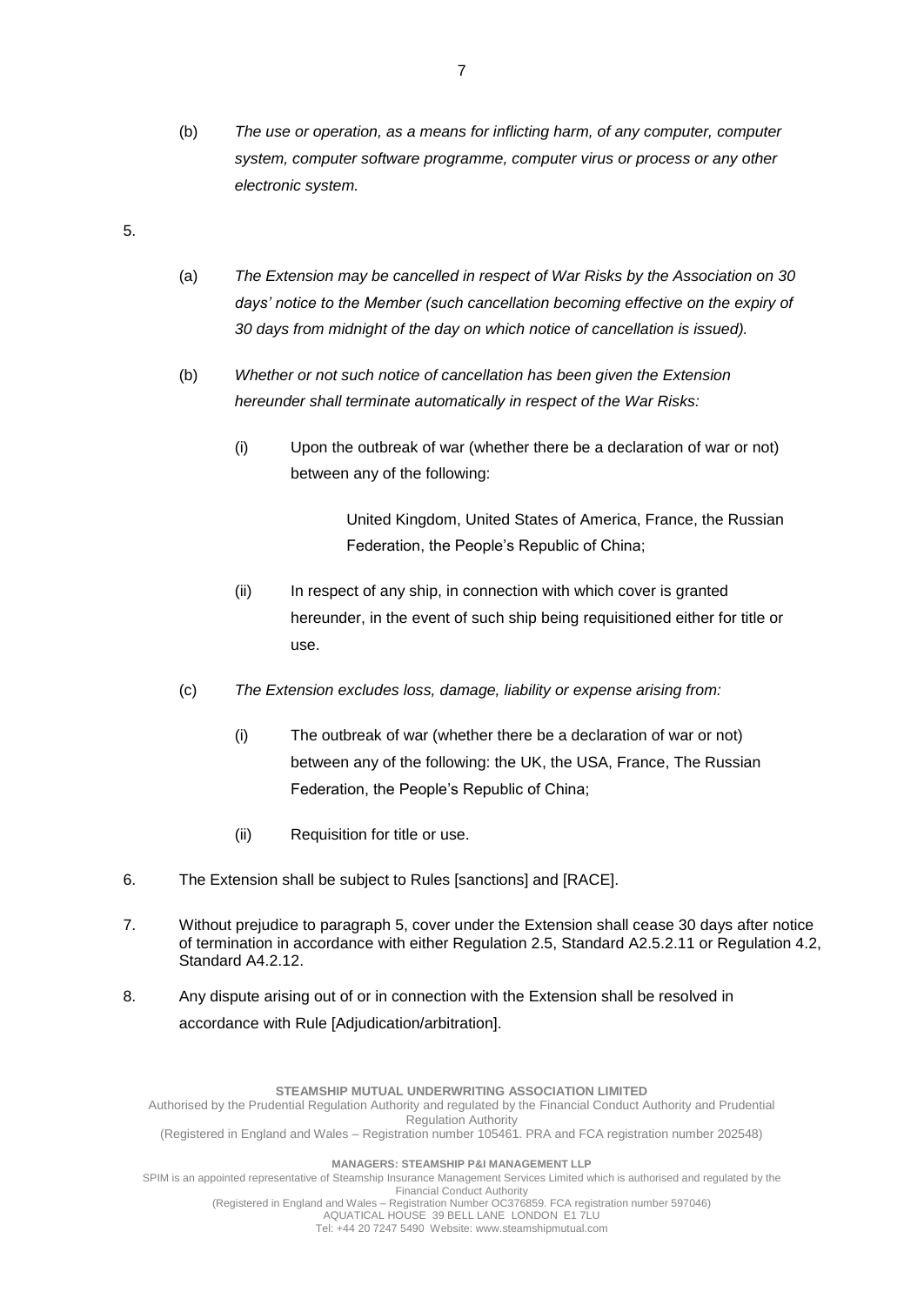**9.** For the purpose of the Extension:

"Member" means any insured party who is liable for the payment of calls, contributions, premium or other sums due under the terms of entry

"Seafarer" shall have the same meaning as in MLC 2006.

"War Risks" means the risks set out in Rule [WAR EXCLUSION].

**STEAMSHIP MUTUAL UNDERWRITING ASSOCIATION LIMITED** Authorised by the Prudential Regulation Authority and regulated by the Financial Conduct Authority and Prudential Regulation Authority (Registered in England and Wales – Registration number 105461. PRA and FCA registration number 202548)

**MANAGERS: STEAMSHIP P&I MANAGEMENT LLP**

SPIM is an appointed representative of Steamship Insurance Management Services Limited which is authorised and regulated by the Financial Conduct Authority

> (Registered in England and Wales – Registration Number OC376859. FCA registration number 597046) AQUATICAL HOUSE 39 BELL LANE LONDON E1 7LU

Tel: +44 20 7247 5490 Website: [www.steamshipmutual.com](http://www.steamshipmutual.com/)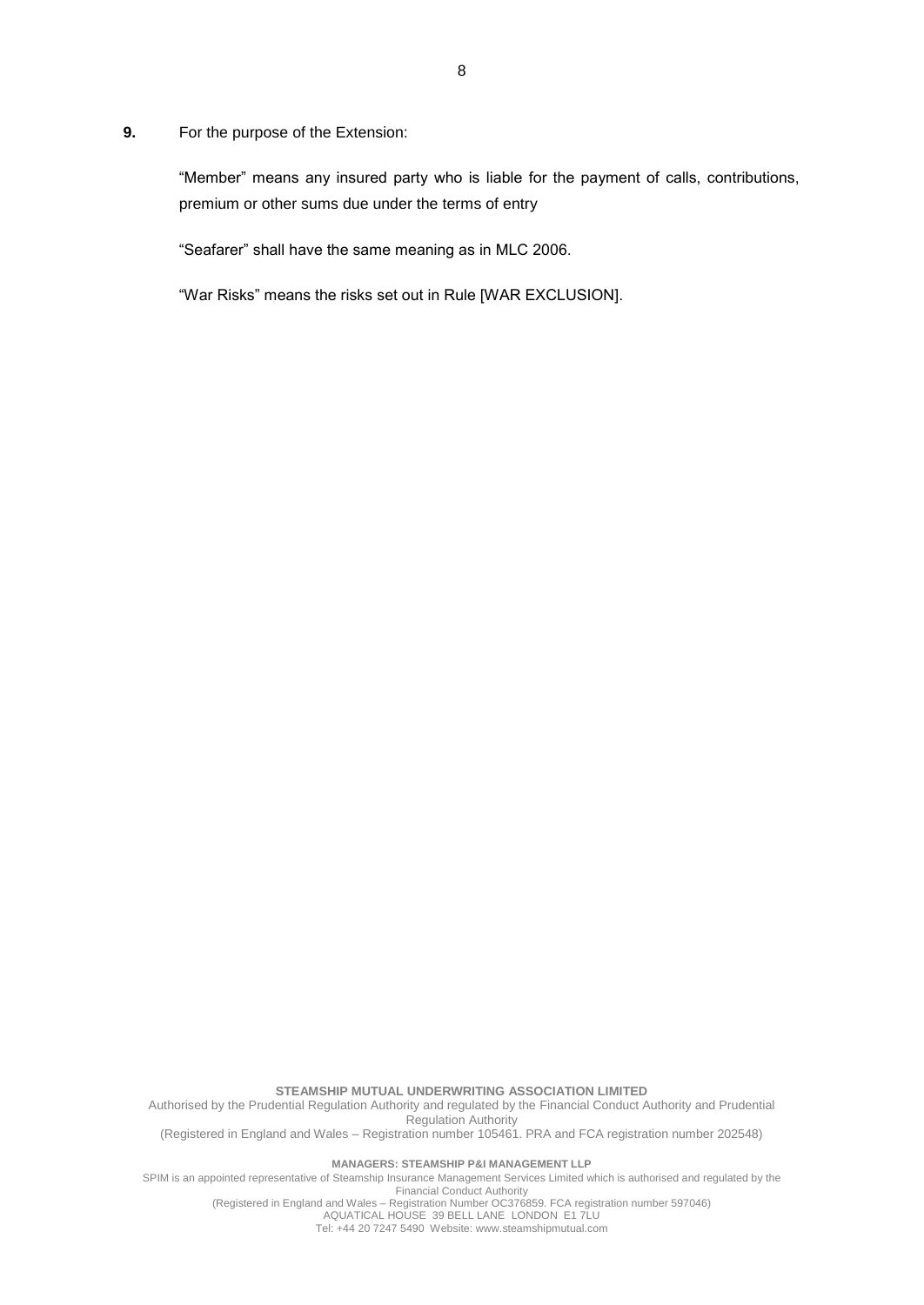# **MARITIME LABOUR CONVENTION 2006 AS AMENDED (MLC)**

# **FINANCIAL SECURITY REQUIREMENTS**

## **International Group FAQs for Members**

**IMPORTANT NOTE:** The entry into force of the amendments to MLC raises a number of complex and novel questions. These FAQs are intended to provide guidance to assist Members and Clubs in the run up to entry into force of the amendments on 18 January 2017. While efforts have been made to provide clarity, uncertainty remains on some aspects of the financial security requirements. There may also be differences in the way some states implement and enforce the amendments. Further updates will be given as and when necessary. These FAQs should not be regarded as providing definitive legal advice and Members should also consult their flag state authorities.

## **CERTIFICATION**

#### **1 What Certification is required?**

From 18 January 2017, all ships which are subject to MLC will be required to carry and display on board two Certificates confirming that financial security is in place for

(a) shipowners' liabilities for repatriation of crew, essential needs such as food, accommodation and medical care and up to four months' outstanding contractual wages and entitlements in the event of abandonment (Regulation 2.5, Standard A2.5.2 Paragraph 9), and

(b) contractual payments for death or long-term disability due to an occupational injury, illness or hazard set out in the employment agreement or collective agreement (Regulation 4.2, Standard A4.2 paragraph 1(b)).

## **2. Which ships need Certificates?**

Ships will require MLC Certificates if they are

- registered in a state where MLC is in force, or
- calling at a port in a jurisdiction where MLC is in force

Details of States which are party to MLC can be found in the [MLC Database](http://www.ilo.org/global/standards/maritime-labour-convention/database-ratification-implementation/lang--en/index.htm) maintained by the International Labour Organisation (ILO).

MLC Certificates are not required by ships registered in States which are not party to MLC and which will not call at States which are party to MLC.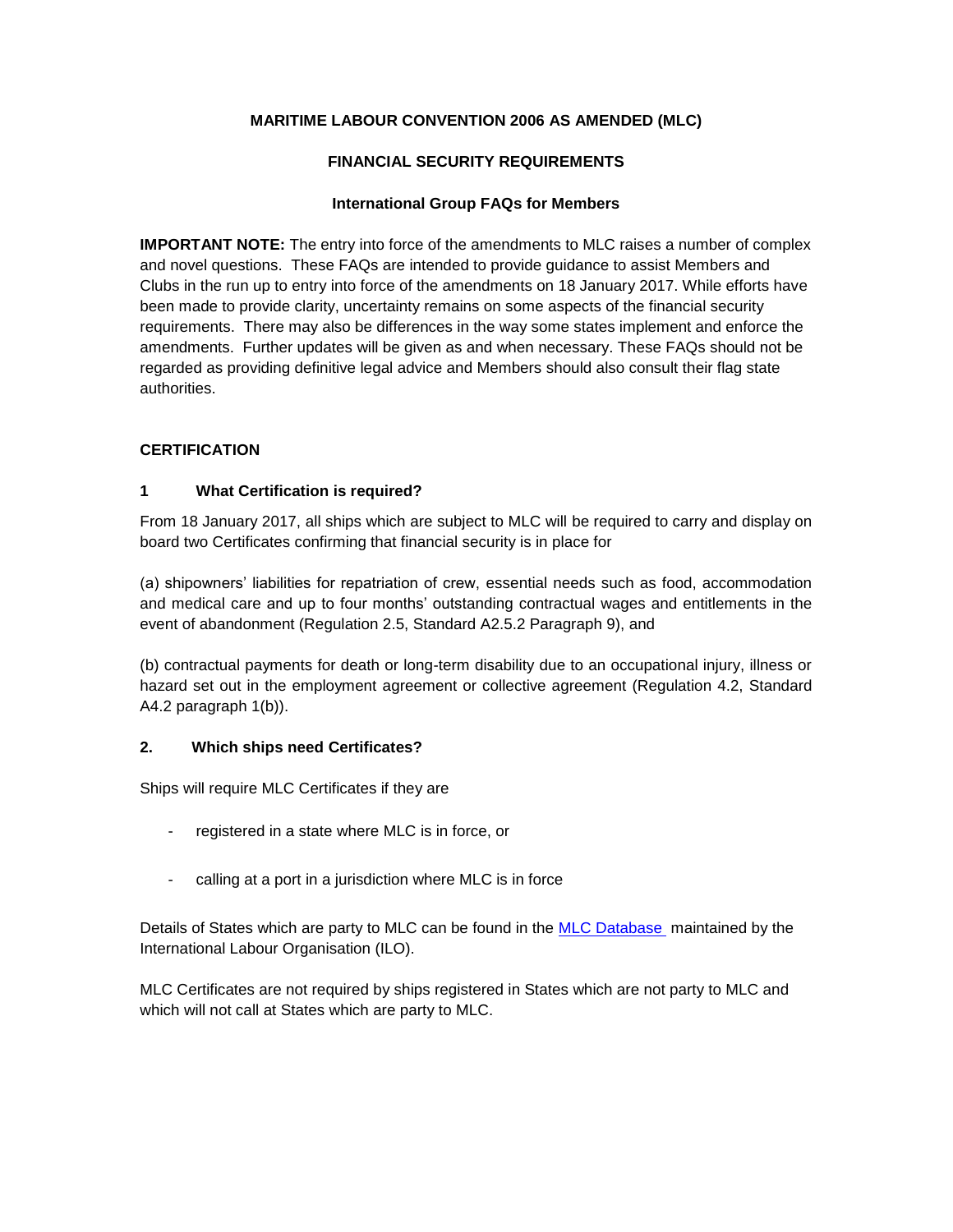## **3. Will all states apply the financial security requirements?**

The Amendments will apply in all States which are party to MLC. However, it is understood (although not confirmed) that some of these States will not be ready to implement the Amendments.

Members should proceed on the basis that the financial security requirements apply unless they have clear confirmation from their Flag State and the authorities of any MLC Port State that financial security Certificates are not required.

# **4. Which categories of ship does MLC apply to?**

The MLC definition of a ship is very wide: "a ship other than one which navigates exclusively in inland waters or waters within, or closely adjacent to, sheltered waters or areas where port regulations apply"<sup>1</sup>.

MLC applies to ships "ordinarily engaged in commercial activities, other than ships engaged in fishing or in similar pursuits and ships of traditional build such as dhows and junks"<sup>2</sup>.

MLC States Parties are able to determine that MLC does not apply to certain categories of ship, including ships of less than 200gt not engaged in international voyages. States Parties are obliged to notify the ILO of such determinations which are recorded in the ILO database against the individual state as "National determinations"<sup>3.</sup>

## **5. Will the first Certificates be valid until 20 February 2017 or 2018?**

Clubs may be able to issue MLC Certificates which are valid until 20 February 2018. However, Members who intend to change Clubs at the 20 February 2017 renewal should only obtain Certificates which are valid up to 20 February 2017, particularly if they intend to move to an insurer outside of the International Group.

Clubs supplying Certificates which are valid to 20 February 2018 will require an undertaking from their Members to renew with them or another IG Club at the February 2017 renewal.

## **6. What form do the Certificates take?**

MLC sets out relevant information which must be provided on the Certificates but does not provide a prescribed form. The wording of the Certificates has been developed by the International Group (IG) and shared with an informal Correspondence Group (CG) of States which has had the opportunity to comment. The wording is similar to the "blue cards" issued by Clubs under International Maritime Organisation (IMO) Conventions.

<u>.</u>

 $1$  MLC Article II.1(i)

 $2$  Article II.1.4

 $3$  Article II.5, 6 & 7.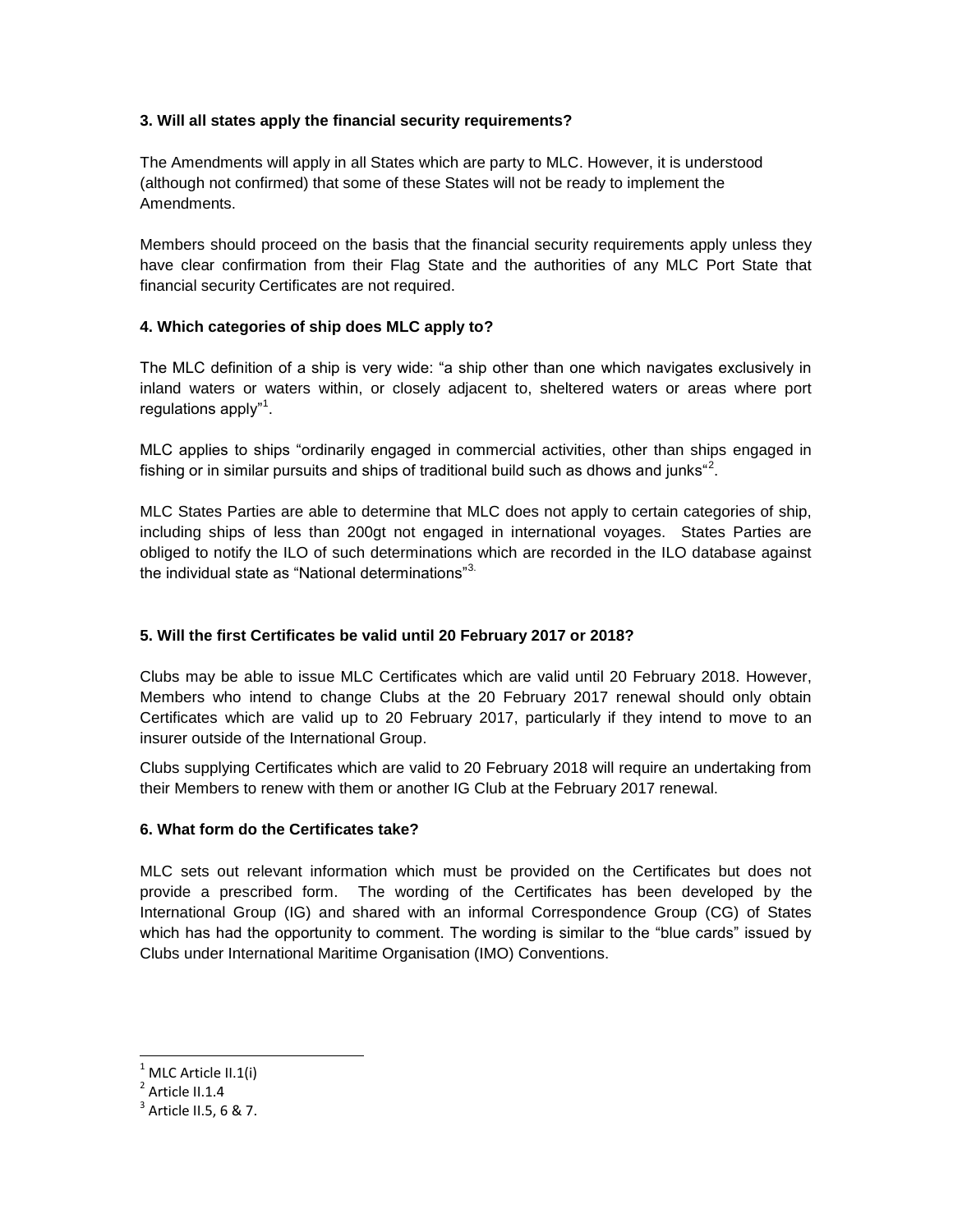## **7. Who are the Certificates issued to?**

They are sent to Members in PDF format and will be capable of verification on the ship search facility of Club websites. Members are responsible for printing the Certificates and ensuring that they are displayed in a conspicuous place on board where they will be available to the seafarers<sup>4</sup>.

Certificates are not issued by Flag States (in contrast to the blue card and certification procedure under IMO Conventions). However, some Flag States may require owners on their register to supply the competent authority with copies of certificates for their records.

# **8. Will States accept Certificates issued by an IG Club without carrying out financial controls?**

It is anticipated that States will follow the practice for blue cards issued under IMO Conventions and recorded in the IMO Guidelines<sup>5</sup>. MLC Certificates issued by IG Clubs will then be accepted without the need for additional financial checks.

# **9. Will ships which are flagged in a State which is not party to MLC need Certificates if calling at ports where MLC is in force?**

States Party to MLC are required to implement it in a way which ensures that ships flying the flag of a State which has not ratified MLC do not receive more favourable treatment<sup>6</sup>. States are also obliged to have effective port state control to ensure that ships entering its ports meet the requirements of the Convention<sup>7</sup>. The IG Clubs have concluded that the best way of ensuring compliance is to provide the same form of financial security to ships registered in MLC States and to ships registered in non-MLC States, providing they call at ports in MLC States.

## **10. Can the Club rely on any insurance exclusions?**

It has been accepted that certain limited exclusions can be relied upon. These are referred to in the MLC Extension Clause and relate to war, nuclear, bio-chem and cyber risks and sanctions.

## **INSURANCE**

## **11. Is the risk covered by the Rules?**

Liability for disability due to occupational injury will normally fall within the scope of standard crew cover under the Rules. Repatriation and unpaid wages will be covered under the Rules in some cases, including when due to a shipwreck. However, repatriation and overdue wages fall outside the scope of P&I cover when arising from abandonment due to a shipowner's financial default.

# **12. How are wages and repatriation costs under Standard 2.5.2 covered, if outside the scope of Club cover provided under the rules?**

**.** 

<sup>4</sup> Standards A2.5.2.6 & A4.2.11

<sup>&</sup>lt;sup>5</sup> See <u>IMO Circular Letter 3464 2 July 2014</u> with Guidelines for accepting insurance companies, financial security providers and IG P & I Clubs.

 $^6$  Art V.7

 $<sup>7</sup>$  Regulation 5.2.1</sup>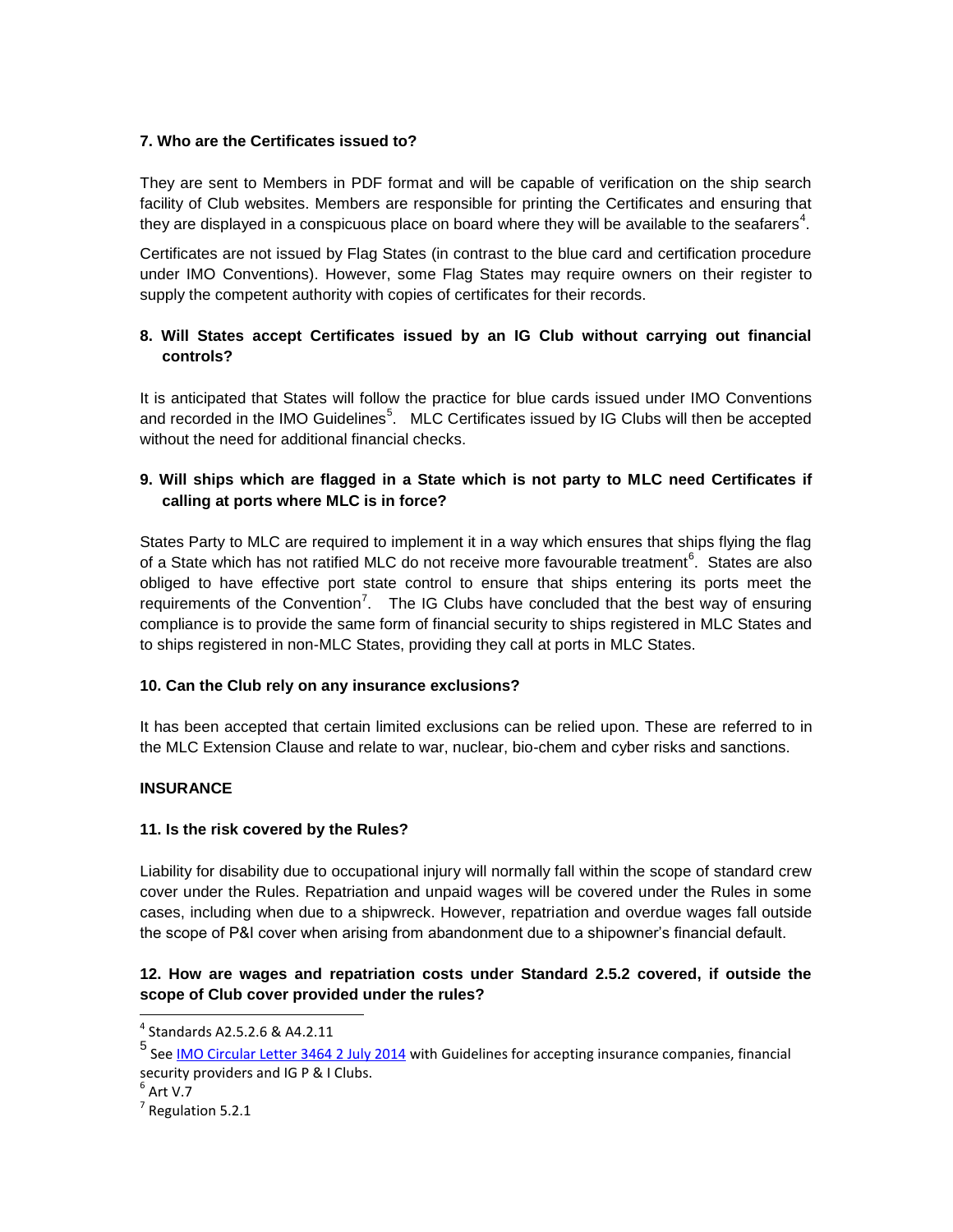The MLC Extension Clause provides that Clubs will discharge and pay claims made by seafarers pursuant to the Certificates. The Clause imposes an obligation on Members to reimburse their Club if the claims which the Club has paid to seafarers fall outside the scope of cover provided by the rules. This is on the basis that Clubs will want to take measures to minimise the risk of bearing the financial consequence of shipowners abandoning their crew.

# **13. Will Clubs pool liabilities outside the scope of standard Club cover and the Pooling Agreement?**

No. The boards of IG Clubs have decided against pooling these risks. They are therefore not poolable and not covered by the IG reinsurance programme.

## **14. Have Clubs protected their position through reinsurance?**

Yes. Reinsurance is being arranged through the IG's brokers. Binding commitments have been given by reinsurers for USD 150m and the IG expect to achieve USD 190m per fleet in excess of USD 10 million per fleet. The combined total of USD 200 million per fleet will be sufficient for all Members, with the possible exception of a small number of fleets with exceptionally high crew numbers.

#### **15. Why is the cover limit "per fleet"?**

It is likely that abandonment will be caused by insolvency and will affect a fleet rather than just a single ship in a fleet. Reinsurers require the cover limit to apply on a per fleet basis regardless of how the fleet is split between Clubs.

#### **16. What is the excess under the reinsurance?**

The excess is USD 10 million per fleet. If a fleet is entered with a single Club, that Club will bear the first USD 10 million. If a fleet is split between clubs, then each Club will bear a proportion of USD 10 million calculated on a pro rata basis. Clubs will need to cooperate if an event gives rise to claims which may exceed USD 10 million on a fleet basis.

## **17. Can Certificates be provided when the P&I policy excludes crew risks?**

The starting point should be that the insurers who provide owners with P&I cover for crew risks should also provide owners with MLC Certificates. If those insurers are unwilling or unable to provide MLC Certificates, Members may approach their Club to provide them. In assessing such request, the Club will need to take account of the fact that if it issues Certificates it is accepting responsibility for liabilities which are covered by another insurer.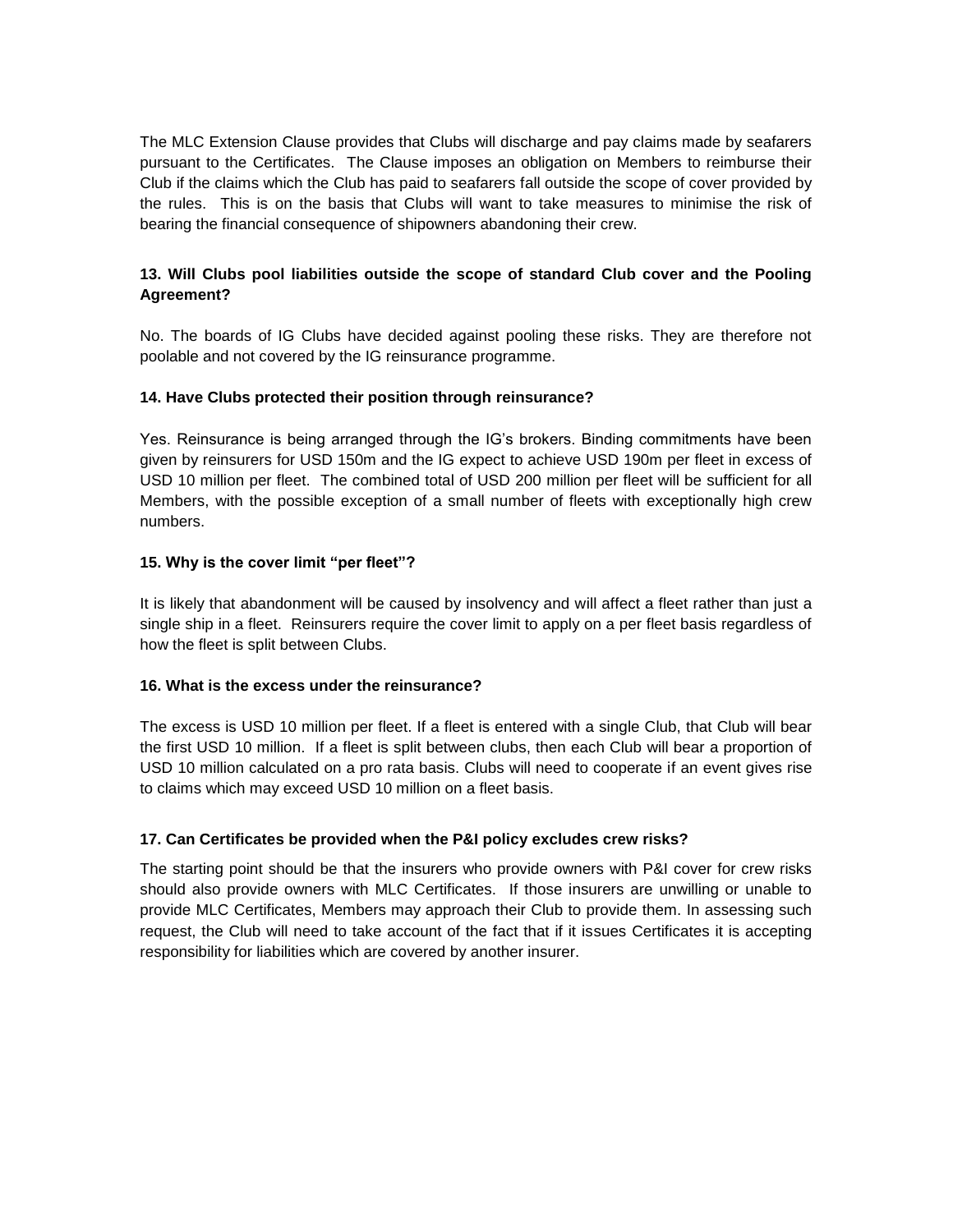## **18. Are payments made to crew under MLC Certificates subject to deductibles?**

No. Payments made to seafarers under certificates are not subject to deductibles. However, the cover provided by the Club to the owner remains subject to any deductibles, so after payment is made to seafarers the amount of any deductible is recoverable from the insured owner.

# **CREW MANAGERS**

# **19. What is the position for a shipowner whose crew managers fail to pay wages?**

Some shipowners outsource crew management to a crew manager. If a crew manager becomes insolvent and does not pay the seafarers' wages, the shipowner remains responsible for paying the crew. If the Club is required to meet claims by seafarers it will be entitled to seek reimbursement from the Member. If the shipowner is also insolvent the loss will remain with the Club.

# **STATE SCHEMES**

## **20. Can MLC cover be provided by a Club when crew risks are partly covered by a State scheme?**

Yes. MLC acknowledges that financial security can be provided in the form of social security or a national fund or similar arrangement<sup>8</sup>. The Club financial security will respond to the extent that liabilities arise under the Certificates which are not included in the State scheme.

# **WAGES**

## **21. What is the liability for wages?**

The security required under Regulation 2.5.2 is for up to four months' owed contractual wages and entitlements. A claim may arise where the shipowner "has unilaterally severed their ties with the seafarer including failure to pay contractual wages for a period of at least two months", as described in Standard 2.5.2.2(c).

## **22. What is meant by "wages"**

Security is required for "outstanding wages and other entitlements due from the shipowner to the seafarer under their employment agreement, the relevant collective bargaining agreement or the national law of the Flag State, limited to four months of any such outstanding wages and four months of any such outstanding entitlements."

MLC contains definitions of "basic pay or wages" and "consolidated wage" in Guideline B.2.2 but neither of these terms is used in the context of financial security. The term "entitlement" indicates that the seafarer must have a legally enforceable right to recover the amounts claimed. Financial security would respond for wages and other items such as overtime where these are legally due but not otherwise.

<sup>-&</sup>lt;br><sup>8</sup> Standards A2.5.2.3 & A4.2.2.2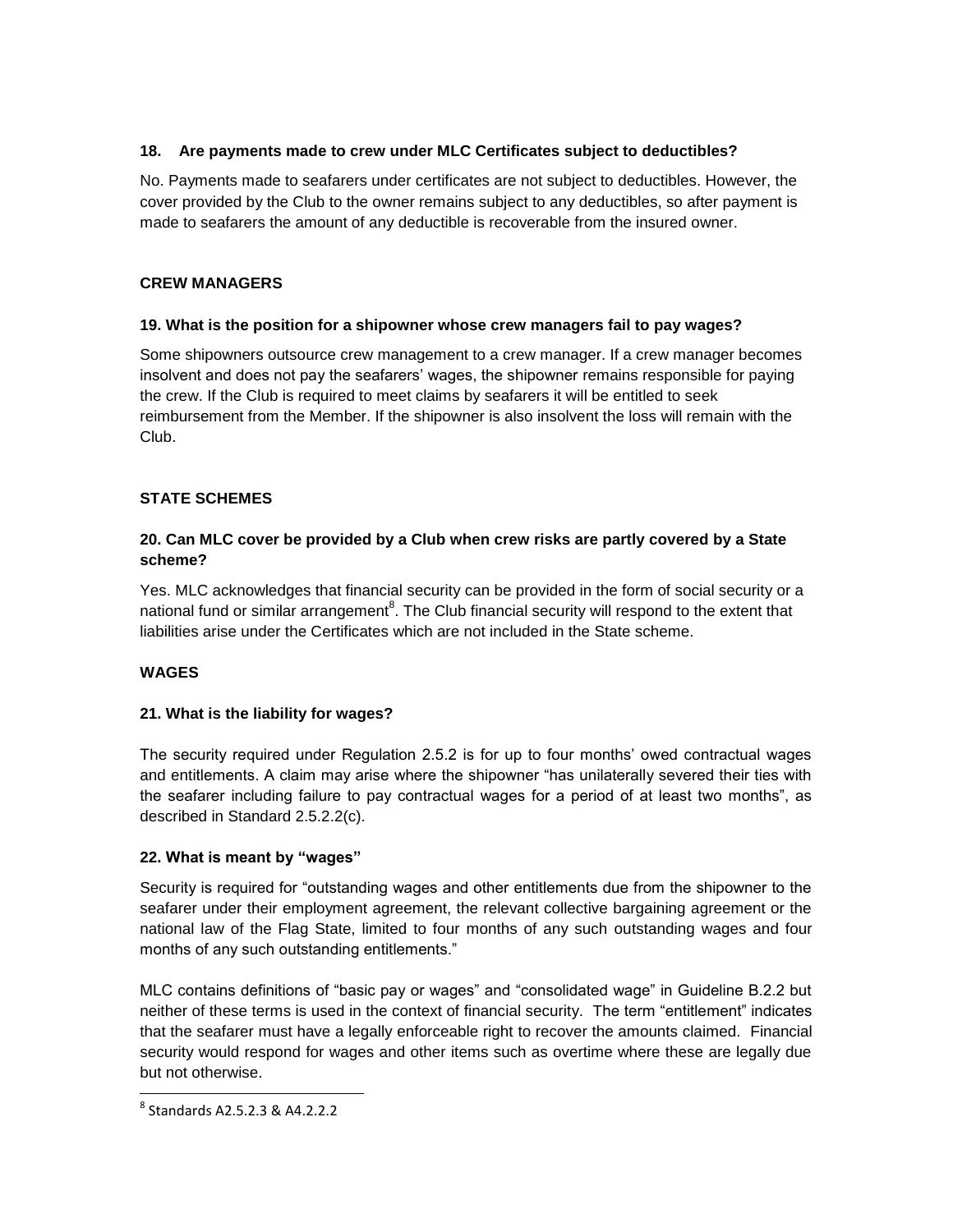## **SEAFARERS**

#### **23. Do seafarers have to be serving on board to claim under MLC Certificates?**

Unpaid wages fall under "Regulation 2.5 - Repatriation" and Standard A.2.5.2 refers to financial security in the case of abandonment. A claim for wages under the financial security is therefore only available to seafarers serving on board.

Regulation 4.2 applies to contractual claims which relate to death or long-term disability of seafarers due to an occupational injury, illness or hazard occurring in the course of employment and until the date on which they are repatriated. The security responds to claims arising out of events occurring while the crew member is serving on board the vessel or being repatriated.

#### **24. What category of seafarers can claim under the security?**

The MLC definition is very simple: "any person who is employed or engaged or works in any capacity on board a ship to which this Convention applies." In general terms MLC is intended to provide protection to persons whose principal place of work is on the ship. It will normally include hotel staff on a passenger ship and cadets. In cases of doubt, MLC States Parties can determine whether particular categories of persons are to be regarded as seafarers for MLC purposes. States are obliged to notify the ILO of such determinations which are recorded in the [ILO](http://www.ilo.org/global/standards/maritime-labour-convention/database-ratification-implementation/lang--en/index.htm)  [database](http://www.ilo.org/global/standards/maritime-labour-convention/database-ratification-implementation/lang--en/index.htm) against the individual state as "National determinations"<sup>9</sup>.

#### **TERMINATION**

#### **25. Can liability under MLC Certificates be terminated?**

Yes. MLC permits the termination of the financial security on at least 30 days' notice by the issuer to the competent authority of the Flag State<sup>10</sup>.

#### **INFORMATION**

#### **26. What information is to be provided in MLC Certificates?**

*Name, full address and website of the provider of insurance or other financial security*

Details will be inserted of Clubs' or Managers' head offices.

*Contact details of the persons or entity responsible for handling seafarers' request for relief* 

Clubs will provide a telephone number and e-mail address which will provide seafarers with immediate access.

*Name of the shipowner*

The Club will insert the name of the registered owner of the ship.

<sup>&</sup>lt;sup>9</sup> Art II.3 & 7.

<sup>10</sup> Standards A2.5.211 & A4.2.12